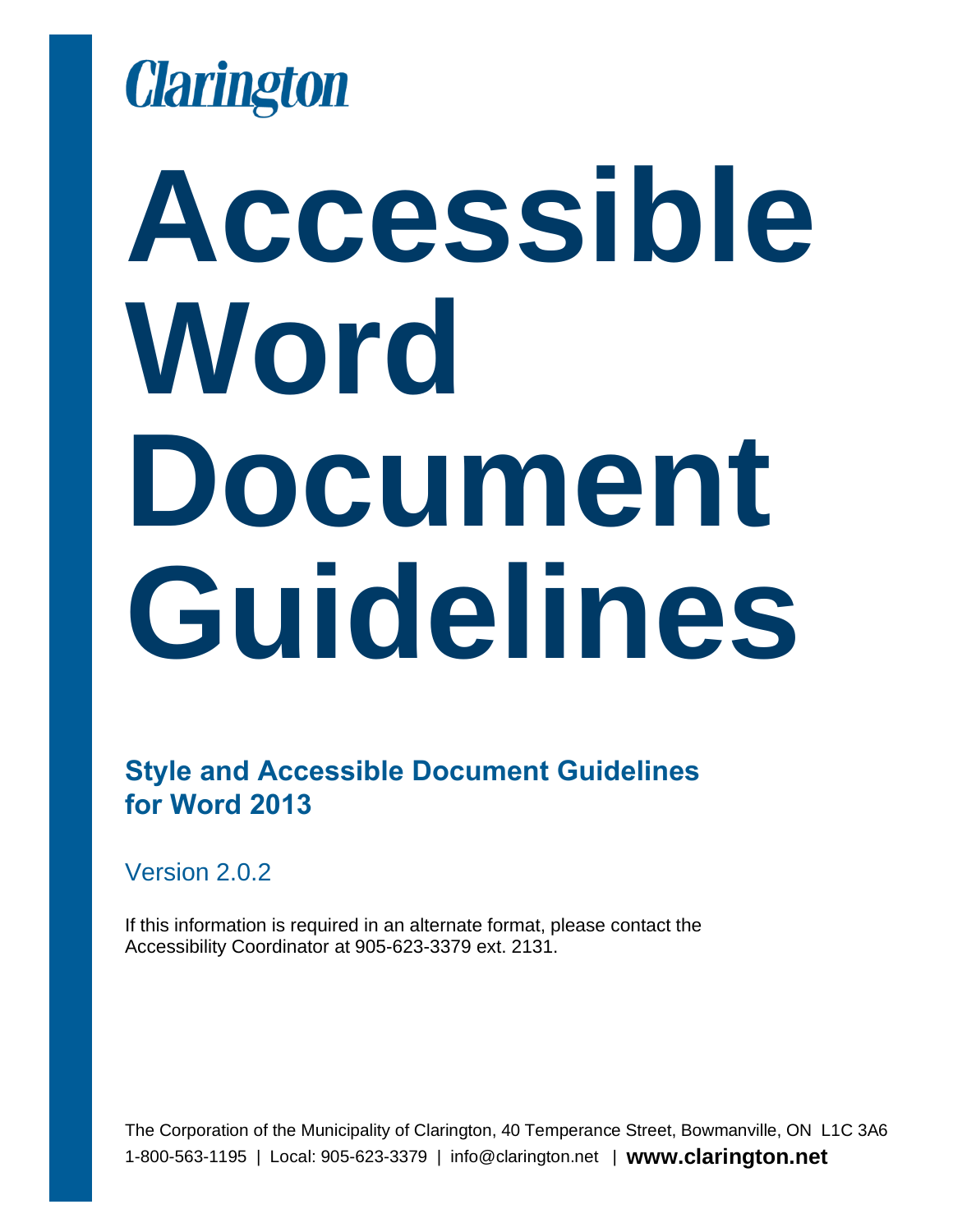### **Table of Contents**

| Use Alternative Descriptions (Alt Text) on Images, Charts and Graphs  11 |  |
|--------------------------------------------------------------------------|--|
|                                                                          |  |
|                                                                          |  |
|                                                                          |  |
|                                                                          |  |
|                                                                          |  |
|                                                                          |  |
|                                                                          |  |
|                                                                          |  |
|                                                                          |  |
|                                                                          |  |
|                                                                          |  |
|                                                                          |  |
|                                                                          |  |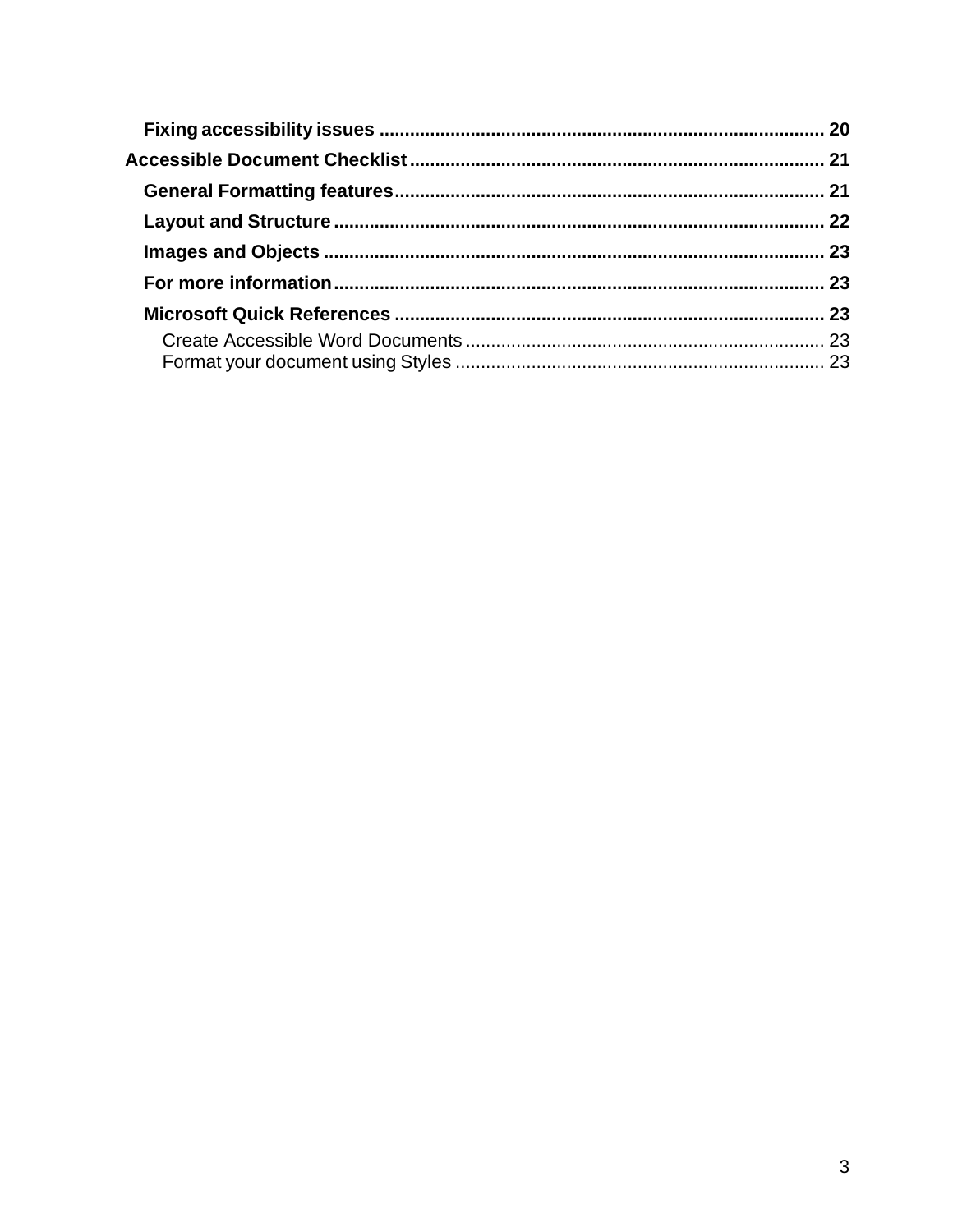# <span id="page-3-0"></span>**Introduction**

Under the *Accessibility for Ontarians with Disabilities Act, 2005* (AODA), information posted to websites must be in an accessible format. This is why the Municipality of Clarington now requires all documents be provided in an accessible format.

This guide will provide you with the tools to make your Word 2013 documents accessible to everyone.

Creating an accessible document may change the way you use Microsoft Word but it doesn't necessarily mean more work. By making small, but important changes in how you produce documents, you can make them accessible to people with disabilities with very little effort.

# <span id="page-3-1"></span>**Online Documents and Content**

The Municipality of Clarington **will not** post content to its website(s) unless the information is in an accessible format.

Occasionally, inaccessible content will be posted to the internet, but will generally be limited to the following scenarios:

- Maps and GIS data
- Engineering drawings or complex technical data
- Legacy applications or data that cannot be updated or cannot be updated with reasonable effort/expenses
- Presentation content where making it accessible would take away from its purpose
- Content provided by external contributors such as vendors or community partners
- Older documents created before January 1, 2012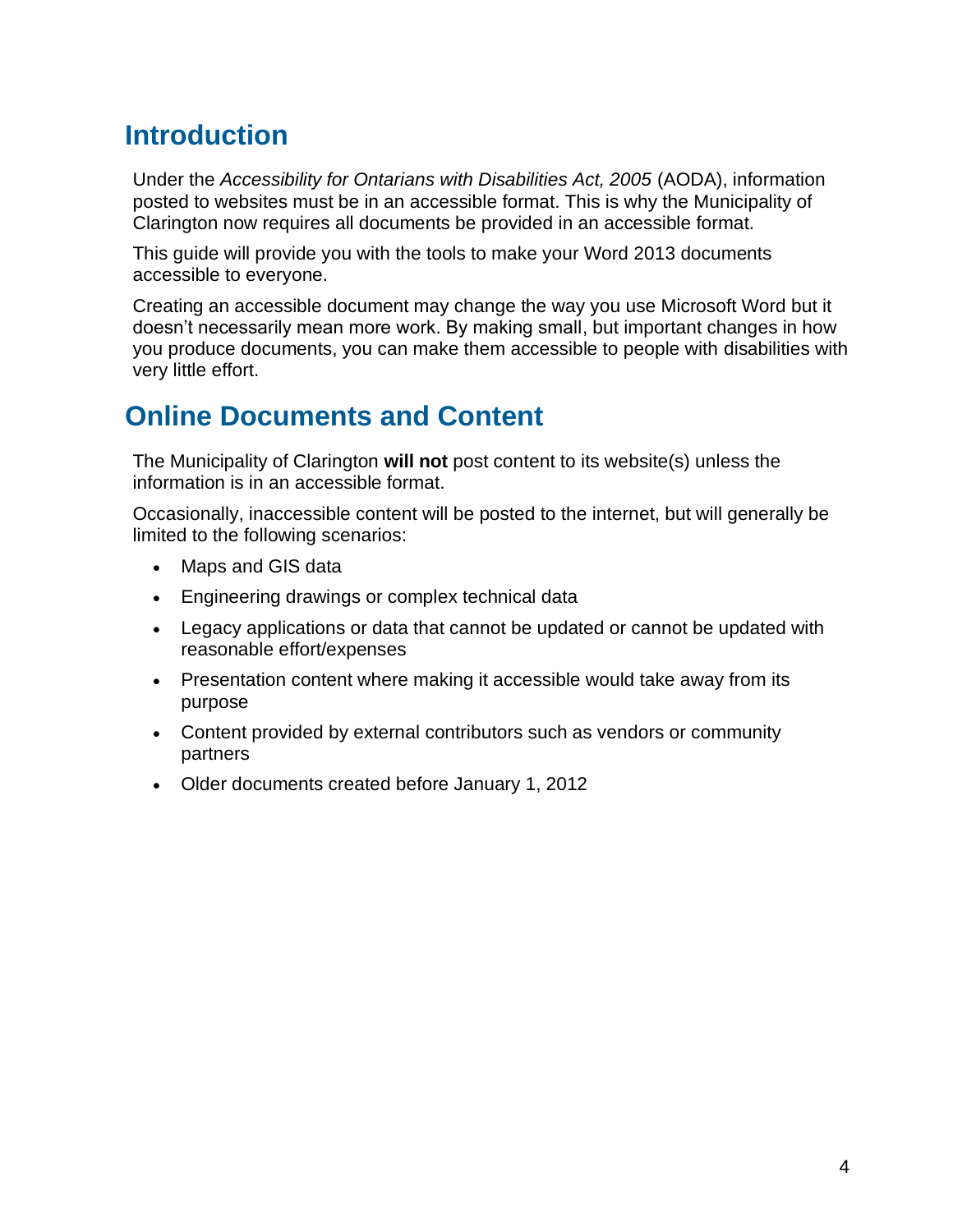# <span id="page-4-0"></span>**What is an Accessible Document?**

Accessible documents:

- Use built-in styles;
- Have a sans-serif font that is at least 12pt or larger;
- Describe images with alternative text (alt-text) and use high-quality visuals;
- Contain proper lists;
- Are left aligned;
- Have page numbers;
- Use meaningful hyper-links;
- Only use ALL CAPS for acronyms;
- Emphasize important information with **bold**, not underlining or *italics;*
- Have good colour contrast;
- Use a table of contents in longer documents;
- Create space with paragraph spacing instead of empty paragraphs;
- Contain simple tables with header rows and no blank cells for spacing; and
- Use the Accessibility Checker to verify the document is useable to everyone.

# <span id="page-4-1"></span>**Fonts**

Avoid complicated, decorative or handwriting fonts.

Use "Sans-Serif" fonts like Arial, Calibri and Verdana. These fonts have easily recognizable upper, lower-case and numerical characters. Narrow versions of these fonts should be avoided.

"Serif" fonts are more difficult to read because they contain 'tails', as shown in the image below. Times New Roman, Cambria and Georgia are examples of serif fonts.



The Municipality of Clarington recommends using **Arial**.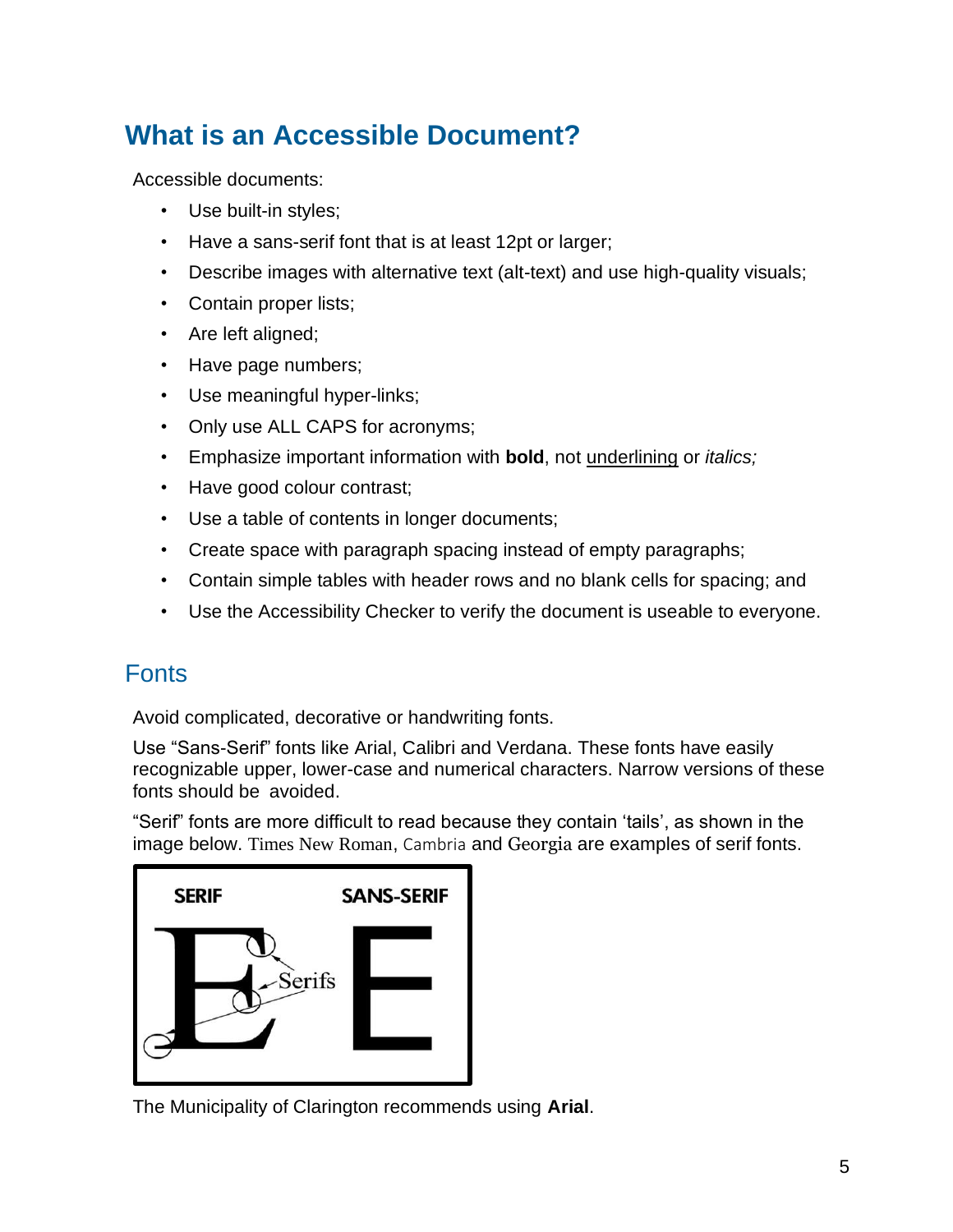# <span id="page-5-0"></span>Font Size

Information should be a minimum of 12pt font. Anything less will be difficult to read and should be avoided.

Information in a table should also be 12pt font. If absolutely necessary, text within a table can be reduced to 11pt. In exceptional situations, 10pt can be used, but nothing smaller because it will be too difficult to read.

Headings can be made larger. Size 14 and 16 are good sizes for headings.

# <span id="page-5-1"></span>Font Features

Use **Bold** to add emphasis.

Do not use *italics* or underlining to convey important information. These font features are more difficult to read and are not recognized by screen readers.

#### <span id="page-5-2"></span>Exceptions:

- 1. Italics can be used to highlight laws and legislation.
- 2. Microsoft Office products typically recognize email addresses and web page links and automatically underline them. In this situation, it is acceptable to have email addresses and web page links to be underlined.

# <span id="page-5-3"></span>All Capital Letters

Avoid sentences in all UPPER CASE letters. A sentence written with a combination of upper and lower case letters is easier to read.

## <span id="page-5-4"></span>Acronyms and Abbreviations

Acronyms and abbreviations are shortened versions of words or phrases that are used in everyday speech and writing. Typically, they simplify long phrases, words or titles.

It is generally good practice to provide an expanded form or explanation of an acronym or abbreviation on first mention. Example: The National Hockey League (NHL) has 30 teams.

However, judgement is required to decide whether the abbreviation itself conveys sufficient information. The word "modem" is technically an abbreviation of "modulator/demodulator" but it is fair to say that the abbreviation has replaced the expanded phrase in popular usage.

Similarly, it is doubtful that providing the expanded title of "Deoxyribonucleic acid" will enhance anyone's understanding of the word "DNA"

Not every abbreviation is unique and will depend on who you are speaking to or the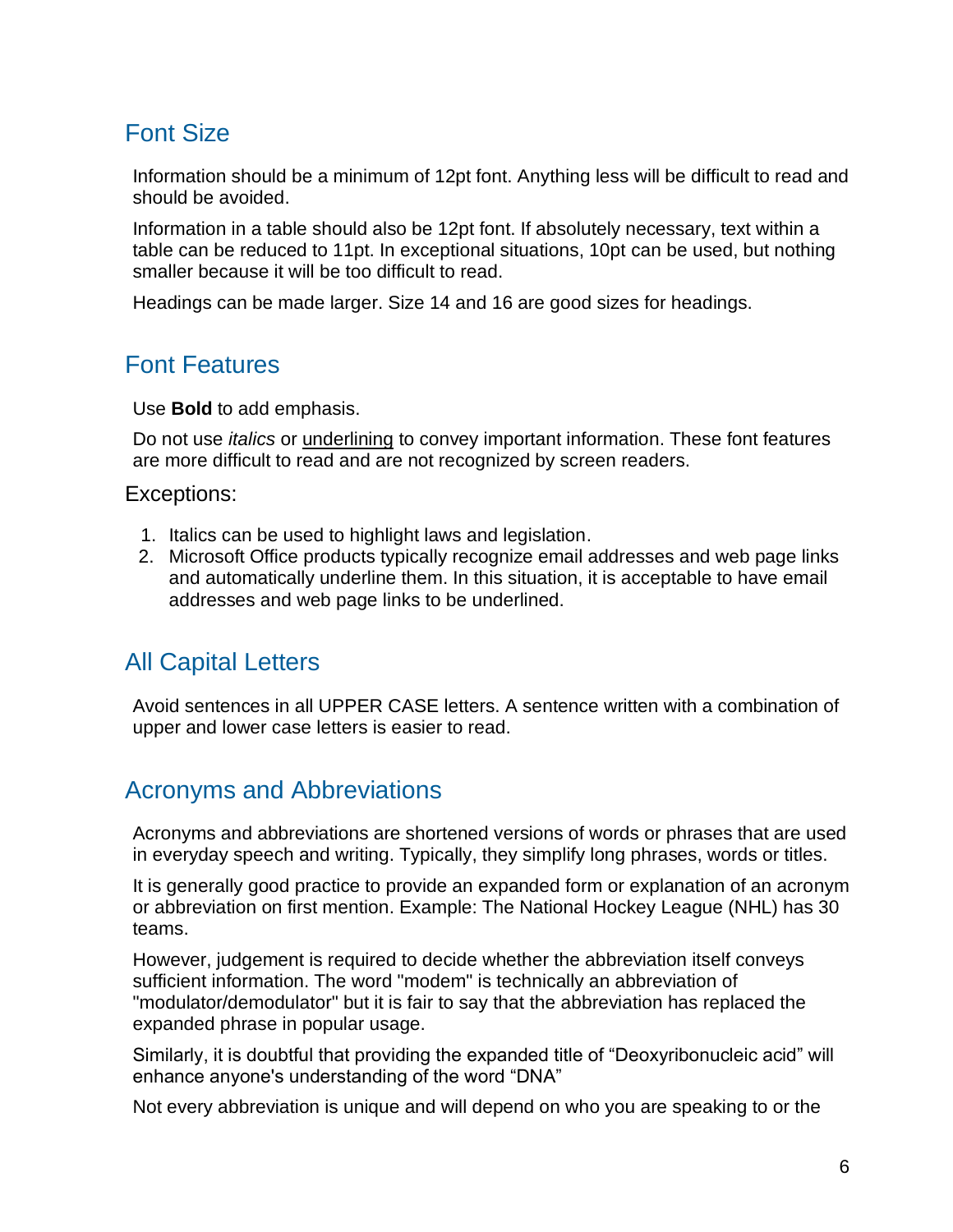industry you are addressing. For example in computing the acronym MDF is used to abbreviate 'Microsoft Data File' but MDF can also refer to the building material Medium Density Fiberboard. In this case, it will be helpful to define the acronym prior to using it.

# <span id="page-6-0"></span>**Alignment**

Text should always be left aligned. Centered and justified paragraphs are not accessible and should be avoided.

# <span id="page-6-1"></span>**Margins**

<span id="page-6-3"></span>Use the default 1" margins set by Microsoft Word where possible.

# <span id="page-6-2"></span>Use Styles

Styles are formatting instructions, such as 'Heading1' for the title of your document, 'Heading 2' to indicate the top-level heading. 'Heading 3' to indicate a sub-heading and the 'Normal' style for the paragraph text in your document. It is best to use the built-in styles in Word as opposed to creating your own, as not all assistive technologies will be able to understand custom styles.

AaBbCc **AaBbt AaBbC AaBbCc AaBbCc** AaBbCc AaBbCc • AaBbt a AaBb 1. AaBb **T** Normal Heading 1 Heading 2 Heading 3 Heading 4 Legal Emp... **TList Para... TabcList** Strong **T List Nu...** 

When using Microsoft Office, use the "**Styles**" tool to quickly apply a set of formatting choices to document headings and body. Benefits include:

- Increased readability
- Screen readers can identify and navigate sections
- A table of contents with links to document sections can be automatically generated, as formatted in this document.
- Formatting is consistent throughout the document.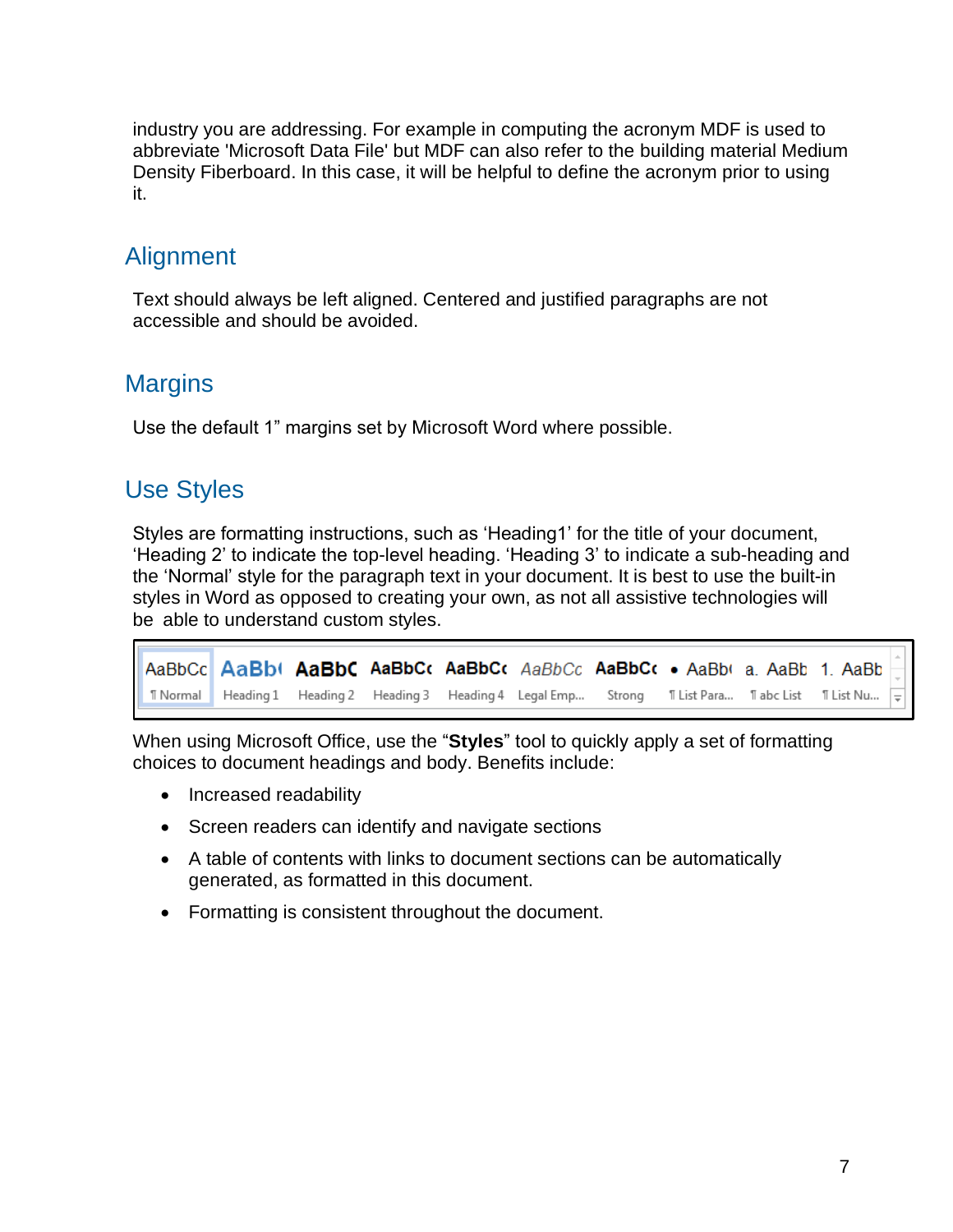# <span id="page-7-0"></span>Colour Contrast

The better the contrast between the background and the foreground, the more legible the document will be. Black text on a white background provides the best contrast, but is not the only option.

As a general rule, use dark letters on a light background, or a light colour on a dark background.

A good way to check contrast is to print in black and white and check if the document is legible.

| <b>Easy to Read Colour Combinations</b> | <b>Hard to Read Colour Combinations</b> |
|-----------------------------------------|-----------------------------------------|
| <b>Dark Blue on White</b>               | <b>Red on Purple</b>                    |
| <b>White on Black</b>                   | <u>I White on Light Green,</u>          |

**Note:** Limit the use of watermarks. It takes away from the colour contrast

# <span id="page-7-1"></span>**Hyperlinks**

Always use meaningful hyperlinks.

Every hyperlink in a Word document needs to be accessible for all readers. Ensure your links are contextual. Don't use words such as "Click Here" or "For more information" to create your link. Screen readers read these words out loud instead of the actual link.

#### **Example of an inaccessible hyperlinks:**

- 1. To apply for a marriage licence, visit [http://www.forms.ssb.gov.on.ca/mbs/ssb/forms/ssbforms.nsf/AttachDocsPublish/00](http://www.forms.ssb.gov.on.ca/mbs/ssb/forms/ssbforms.nsf/AttachDocsPublish/007-11018E~1/$File/11018E.pdf) [7-11018E~1/\\$File/11018E.pdf](http://www.forms.ssb.gov.on.ca/mbs/ssb/forms/ssbforms.nsf/AttachDocsPublish/007-11018E~1/$File/11018E.pdf) and fill out the form. Bring your completed form along with the required identification to the Clerk's office on the second floor of the Municipal Administrative Centre. The Clerk's Office also has printed forms available.
- 2. To apply for a marriage licence, click [here.](http://www.forms.ssb.gov.on.ca/mbs/ssb/forms/ssbforms.nsf/AttachDocsPublish/007-11018E~1/$File/11018E.pd)

#### **Example of an accessible hyperlink:**

To apply for a marriage licence, bring a completed [marriage licence application form](http://www.forms.ssb.gov.on.ca/mbs/ssb/forms/ssbforms.nsf/AttachDocsPublish/007-11018E~1/$File/11018E.pdf) along with the required identification to the Clerk's Office on the second floor of the Municipal Administrative Centre. The Clerk's Office also has printed forms available.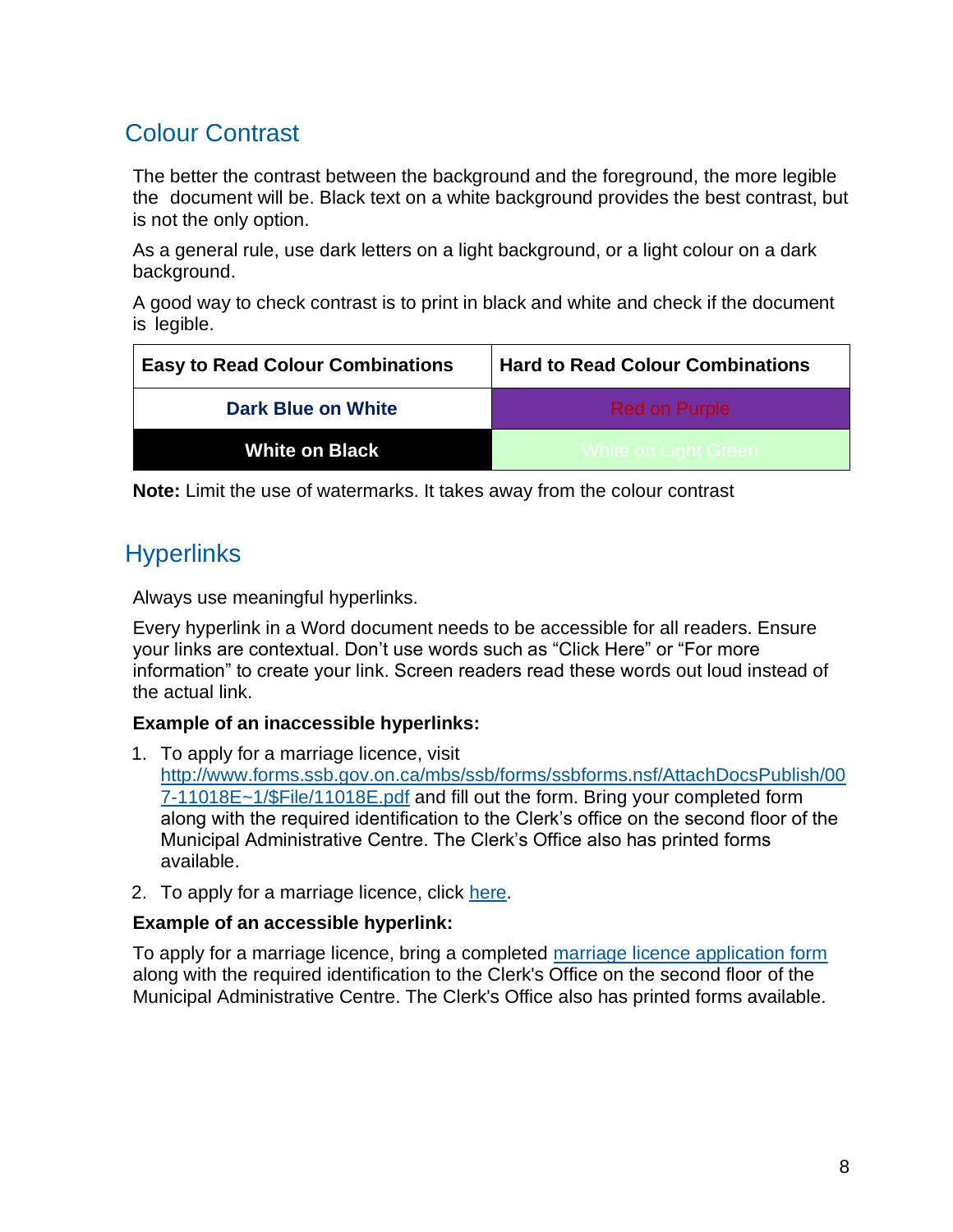# <span id="page-8-0"></span>**ScreenTips**

Every hyperlink requires a ScreenTip. ScreenTips provide extra information about the hyperlink which makes it easier to determine if it is a link that needs to be opened.

#### **To add a ScreenTip**:

Right click "edit hyperlink" then select "ScreenTip". Enter additional information about where the link will go in the pop up window, such as "Link to open website"or "Link to send an email".

| Edit Hyperlink                             | 1                      |                                                                                                                                                   | P<br>$\Sigma$                                                           |
|--------------------------------------------|------------------------|---------------------------------------------------------------------------------------------------------------------------------------------------|-------------------------------------------------------------------------|
| Link to:                                   |                        | Text to display: www.clarington.net                                                                                                               | っ<br>ScreenTip<br>ے                                                     |
| <b>D</b><br><b>Existing File</b>           | Look in:               | My Documents<br>۰<br>ťС                                                                                                                           | P<br>$\overline{\mathbf{x}}$<br>Set Hyperlink ScreenTip                 |
| or Web Page<br>€                           | Current<br>Folder      | <b>Add-in Express</b><br><b>Custom Office Templates</b><br>Snagit                                                                                 | ScreenTip text:<br>3<br>Link to open Municipality of Clarington website |
| Place in This<br><b>Document</b>           | Browsed<br>Pages       | (123) CL2016-5 2016 Pavement Rehab Surface Asphalt-Master.p<br>e<br>11018E.pdf.accreport.html                                                     | OK<br>Cancel                                                            |
| ¥Э<br><b>Create New</b><br><b>Document</b> | Recent<br><b>Files</b> | 16001 Combined Spec - April 1 2016.pdf.accreport.html<br>A201.pdf.accreport.html<br>A501.accessible.pdf.accreport.html<br>A501.pdf.accreport.html |                                                                         |
| a<br>E-mail                                | Address:               | http://www.clarington.net/<br>$\overline{\phantom{a}}$                                                                                            | <b>Remove Link</b>                                                      |
| <b>Address</b>                             |                        | OK                                                                                                                                                | Cancel                                                                  |

**Note**: ScreenTips do not convert to PDF, but are very useful additions to Word files.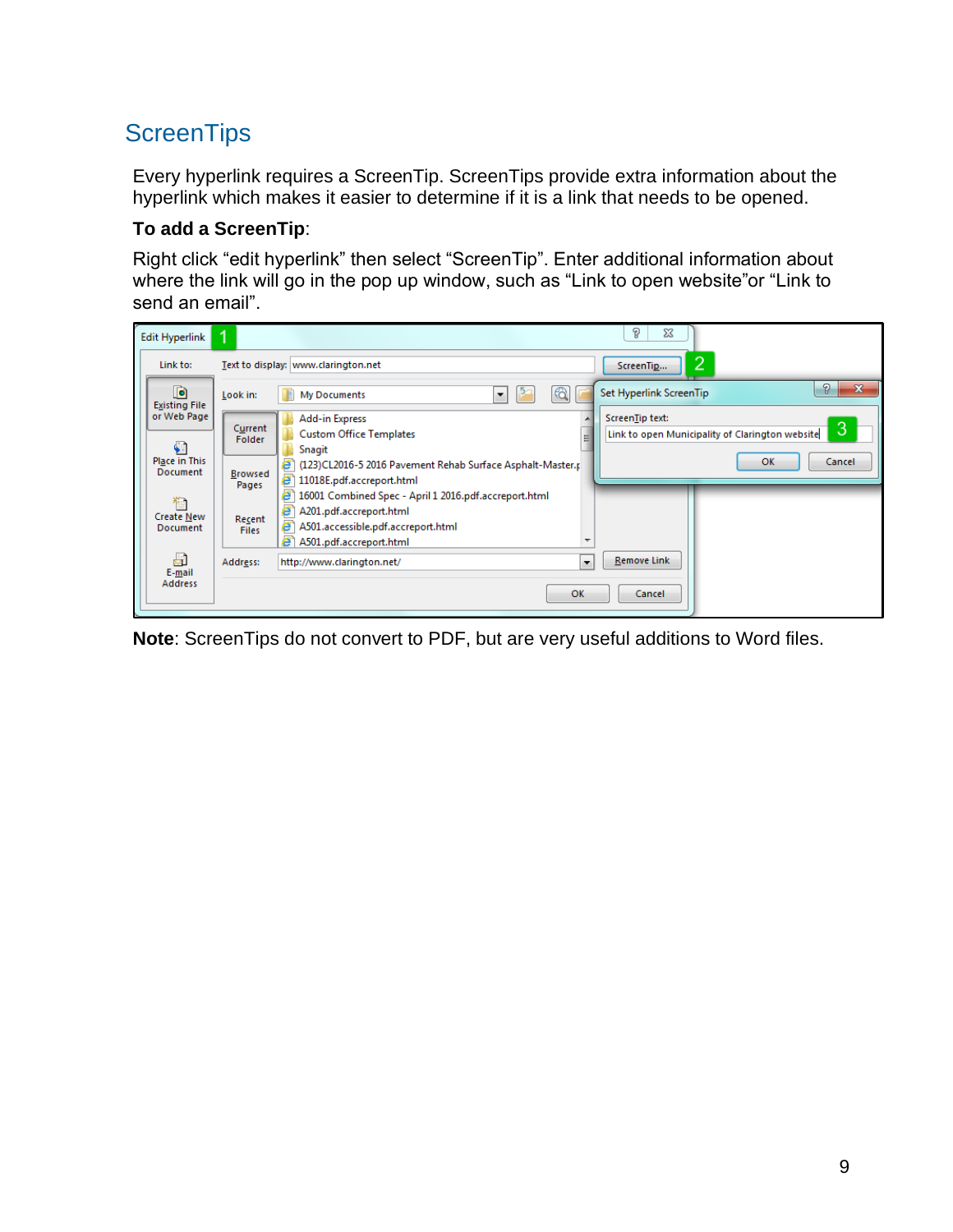# <span id="page-9-0"></span>Use Space not Spaces

Use paragraph settings to create the space you need before and after paragraphs and headings instead of hitting "enter" multiple times. You can set a paragraph spacing for each style that you use. This will make your document easier to read and easier to create.





**Document with Paragraph Spacing (Accessible)**

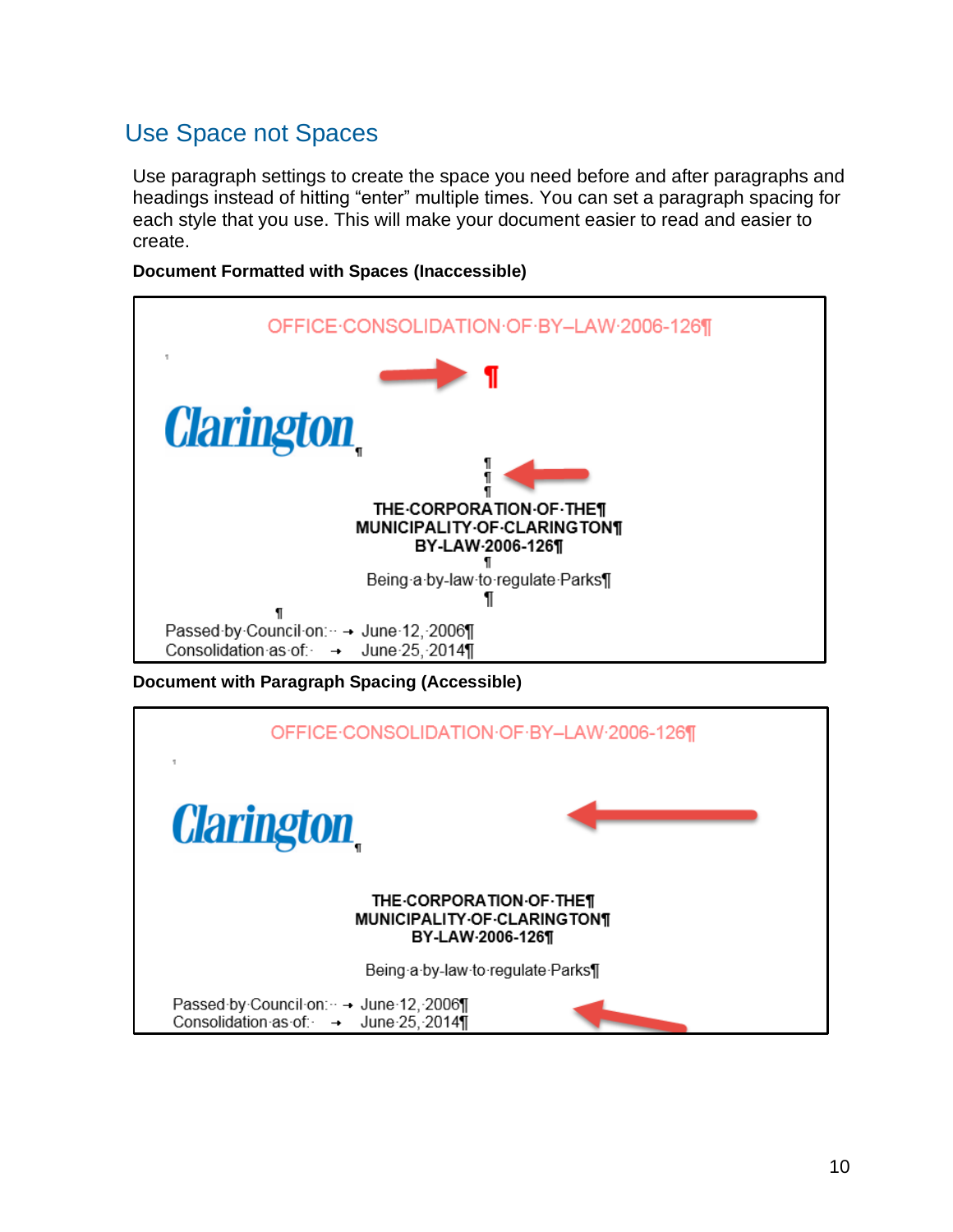# <span id="page-10-0"></span>Use Alternative Descriptions (Alt Text) on Images, Charts and Graphs

#### **Add a short description to all graphics inserted into a document.**

An "Alt text", or alternative text, is a brief description of any graphic inserted into a document. It can be read by a screen reader to allow someone with a vision disability to understand what the graphic is.

**To add Alt Text**: Right click the image and select format picture. Select the "layout and properties icon" and then "alt-text".



The amount of Alt Text needed depends on the image being used. A logo does not need to be described in great detail; simply state that it is the logo for the business.

**Example**: Municipality of Clarington Logo.

If you are using Alt Text on more complex images, provide as much description as possible.

**Tip**: It sometimes helps to imagine describing the picture to someone who has their eyes closed. What would you say? That's your alt text.

## <span id="page-10-1"></span>Use High Quality Visuals

When using images, charts, maps or graphs, ensure the quality and/or resolution is high. Grainy, blurry or pixelated images are difficult to read and understand. For example, using a map that has been faxed, copied and scanned multiple times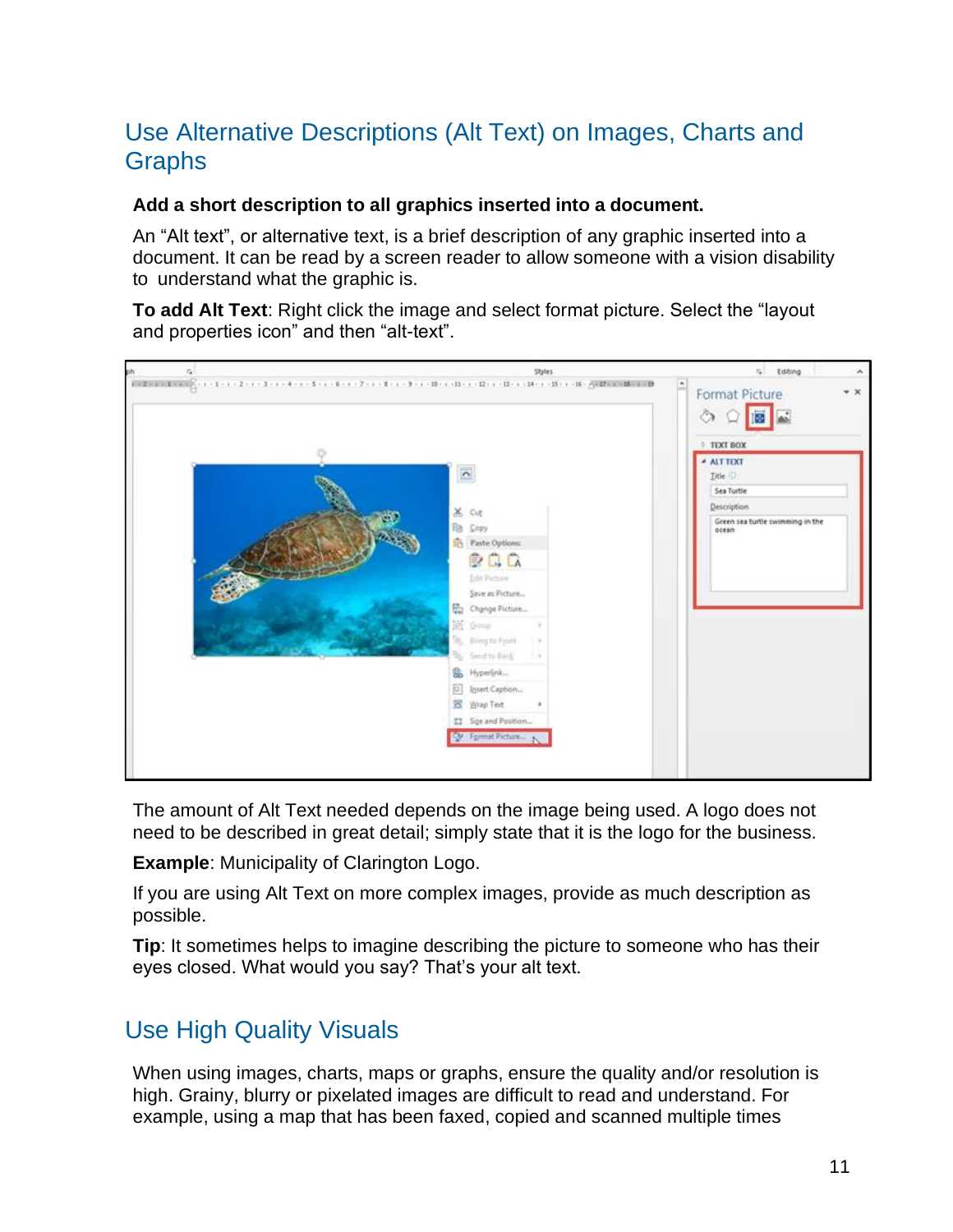reduces the quality and readability. Try to find the original source or the highest-quality version you can find.

## <span id="page-11-0"></span>Images from the Internet

It is not acceptable to take an image from a Google or Internet search.

If you are ever unsure about an image you want to use, consult the Communications [Division](mailto:communications@clarington.net?subject=Copyright%20Images) **before** you use it. In special cases, the Communications Division can provide royalty free images from their photo library.

## <span id="page-11-1"></span>Use of Clarington's Logo

In a Word document, the Clarington logo should be placed at the top left or bottom right of the document. If you are using a memo or report template, the logo is already in the correct position. For posters, brochures, shirts, signs, or any other item, contact the [Communications Division.](mailto:communications@clarington.net?subject=Copyright%20Images)

# <span id="page-11-2"></span>Use Page Numbering

Add automatic page numbering using the Header and Footer tool

Numbering the pages of a document helps readers to effectively navigate and reference the contents.

Microsoft Office products have a variety of page numbering templates that can be automatically inserted into documents.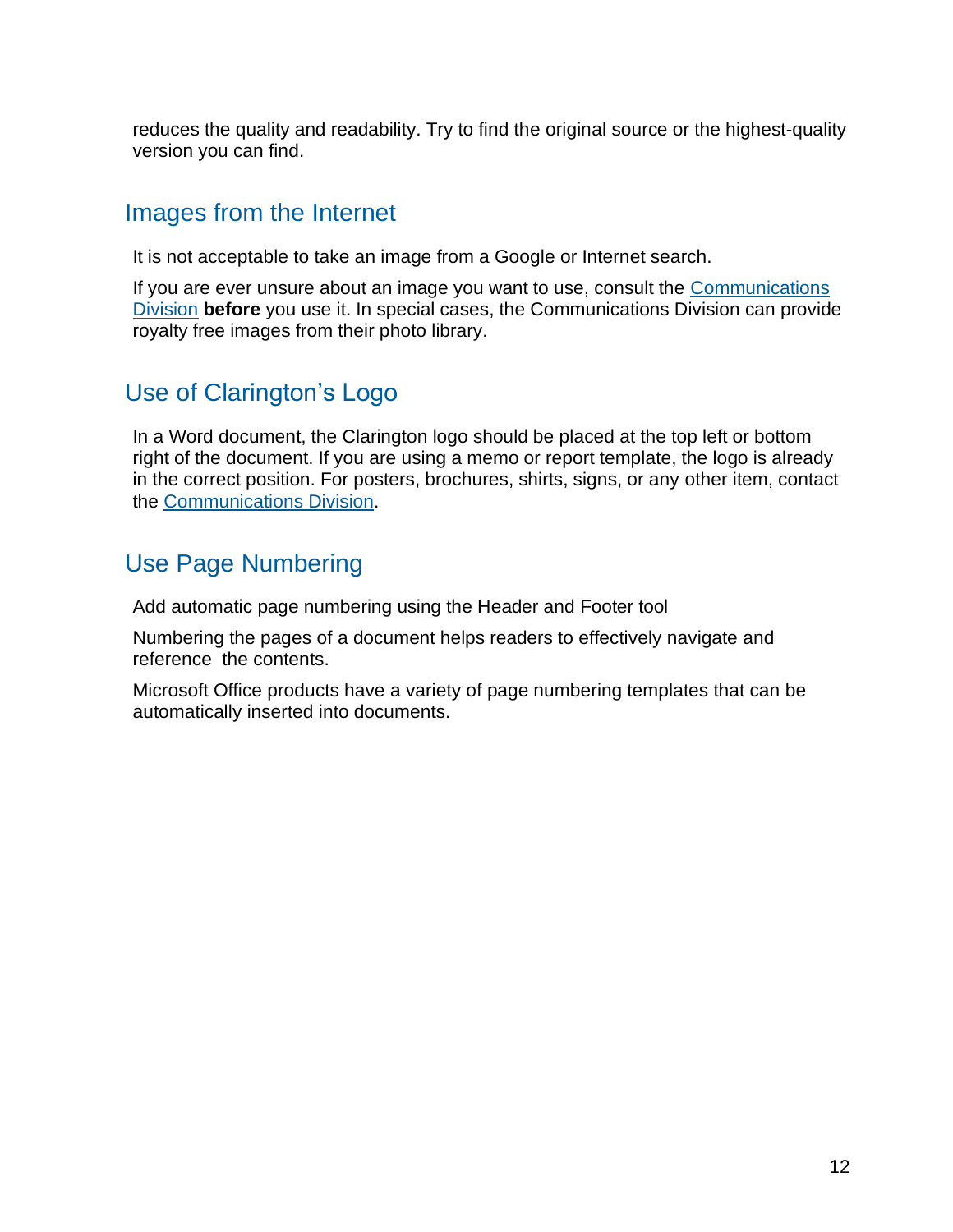# <span id="page-12-0"></span>Tables and Charts

#### **Avoid tables and charts where possible. Do not paste tables as images.**

There are times when using tables and charts are the most efficient way to express a large amount of information, making the information more understandable for most readers. When using tables and charts, ensure they are formatted to be as accessible as possible to all readers.

All of the basic accessibility considerations that are applied to documents must also be applied to tables and charts. For example:

- Use appropriate font size
- Add alternative text
- Use appropriate text alignment

Additionally, **ensure tables include column headings** and where possible, use only one row of headings. Keep tables simple by avoiding merged cells. If tables split across pages, set the header to show at the top of each page. Do not use blank cells for formatting.

When creating charts, use formatting options to create different types of lines or apply textures rather than colours to differentiate information for users who are colour blind.

Of course, there are times, such as preparing budget documents, when charts and tables are the most efficient and best way to express a large amount of information. In these cases, you should be prepared to provide an accessible format of this information if requested.

# <span id="page-12-1"></span>Use Real Lists

Format lists as "real lists" by using automatically generated bullets or numbering systems.

When creating lists, it is important to format them as a "real list". Otherwise, assistive technologies such as screen readers will interpret the list as a series of short separate paragraphs instead of a coherent list of related items. Microsoft Office products have a variety of automatically generated list options.

Use numbered lists if the information is sequential and use bulleted lists if the information is a related set of points. A screen reader will announce the information as a list.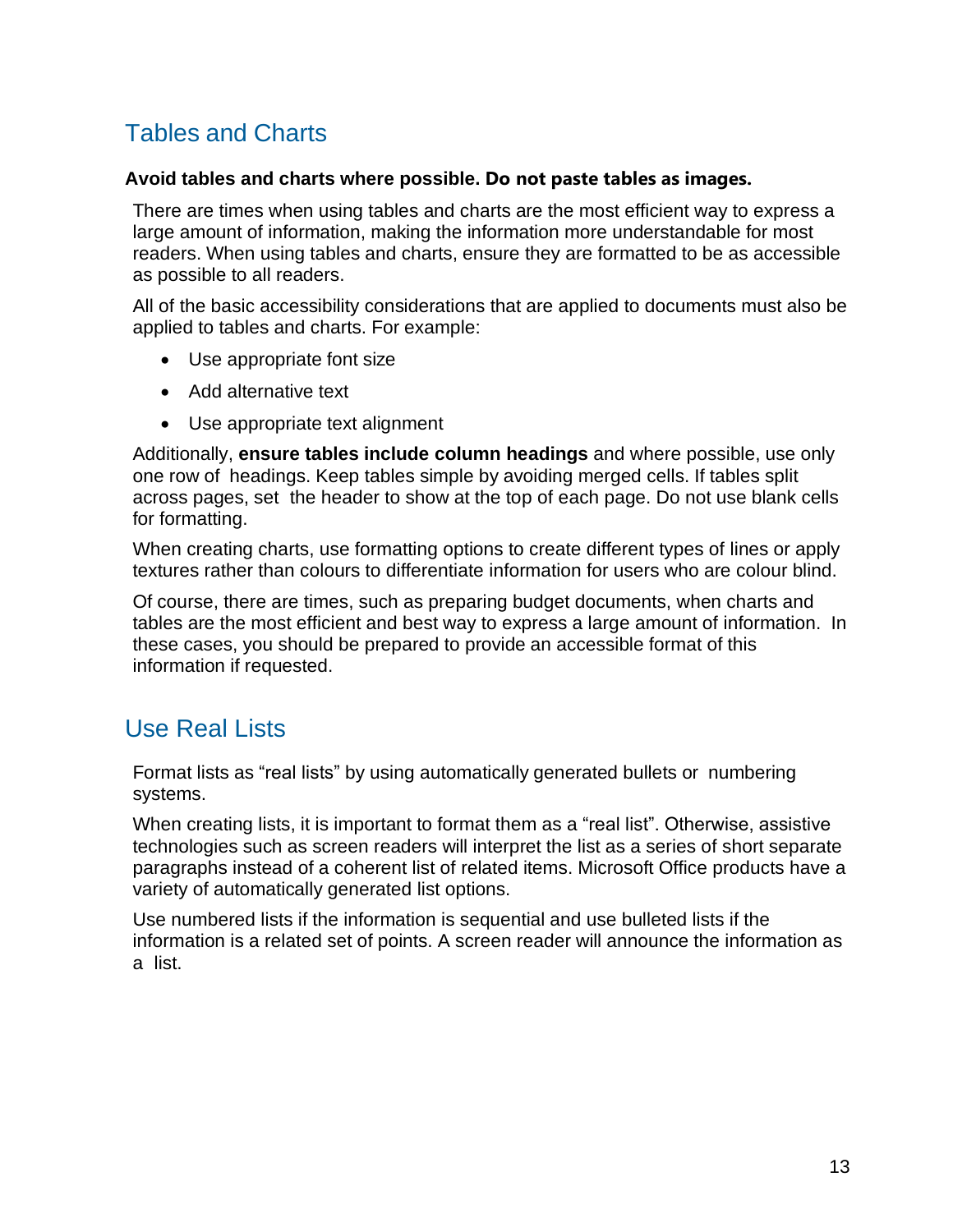

# <span id="page-13-0"></span>Avoid SmartArt

Screen readers will not read content within SmartArt objects. In addition, SmartArt objects often produce images that contain text that is too small for sighted readers. Choose an alternate way to convey the information. For example, if you want to describe a process, use Real Lists to number the steps and add a description of each step.

**Note:** If SmartArt, or other graphic designs are required for a newsletter, brochure, poster, etc., the [Communications Division](mailto:communications@clarington.net?subject=graphic%20design) can design the document for **you** and make it accessible. This will save you time while ensuring that the content is accesible and follows branding guidelines.

| Project<br><b>Initiation</b>               | 2<br><b>Rural Areas</b><br>Zoning †                 | 3<br><b>Urban Areas</b><br>Zoning                   |  |
|--------------------------------------------|-----------------------------------------------------|-----------------------------------------------------|--|
| Work Plan                                  | Zoning Issues Analysis                              | Zoning Issues Analysis                              |  |
| Communication &                            | Research                                            | Research                                            |  |
| Engagement Strategy                        | Minor Variance Review                               | Minor Variance Review                               |  |
| Official Plan / Planning<br>Act Conformity | Special Exceptions<br>Analysis                      | Special Exceptions<br>Analysis                      |  |
| Analysis                                   | Update Mapping                                      | Update Mapping                                      |  |
| Key Issues Survey°                         | Draft Zoning By-Law                                 | Draft Zoning By-Law                                 |  |
| Review of Layout &<br>Format               | Public Open Houses &<br>Statutory Public<br>Meeting | Public Open Houses &<br>Statutory Public<br>Meeting |  |
|                                            | Recommendation to <del>c</del><br>Council           | Recommendation to<br>Council                        |  |
|                                            | Implementation                                      | Implementation                                      |  |
|                                            | c                                                   | c                                                   |  |
| January 2016                               |                                                     | June-2020                                           |  |

Avoid SmartArt: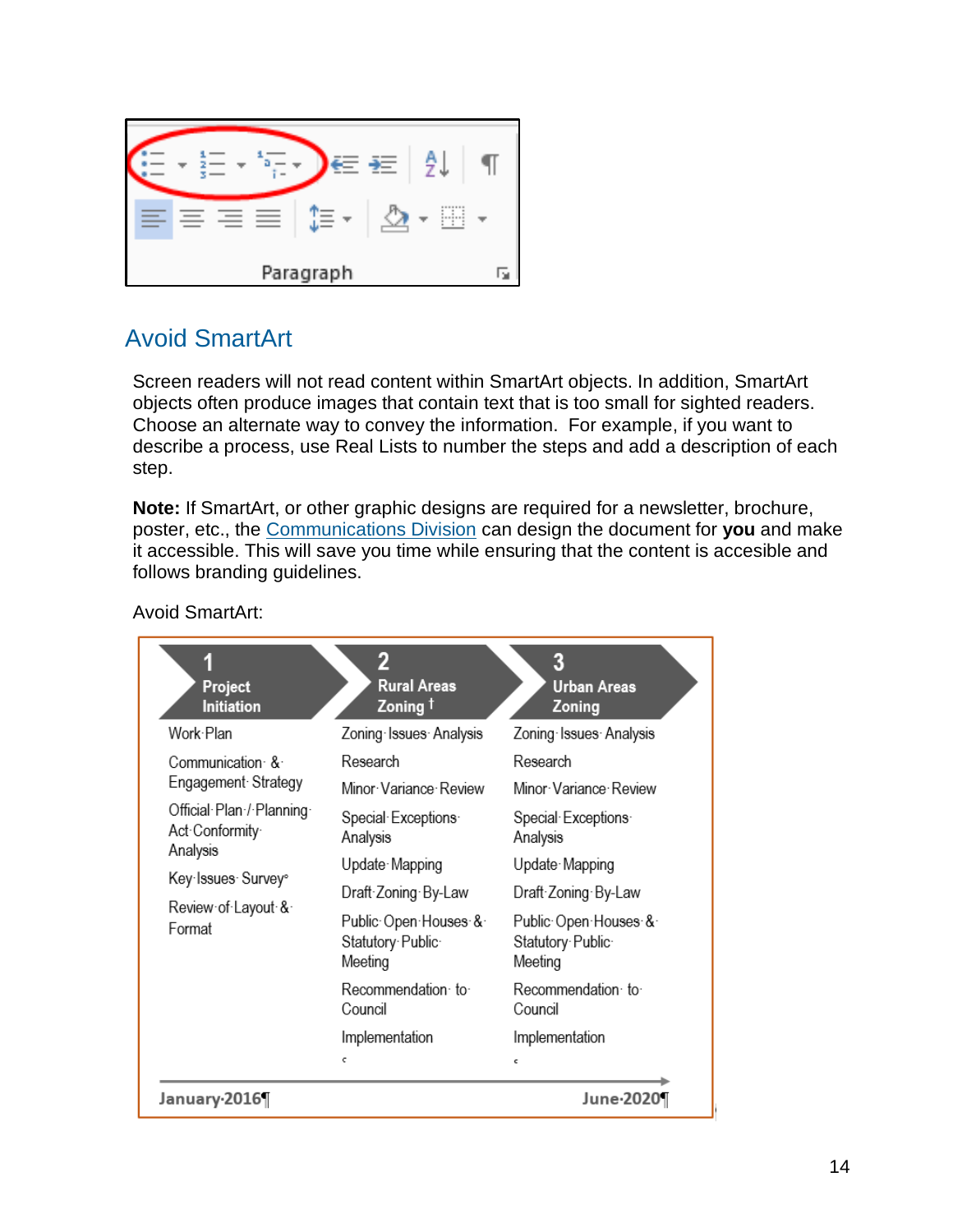Instead of using SmartArt, try using a [Real List.](#page-12-1) A well-constructed accessible table would also be acceptable.

- 1. Project Initiation (January 2010)
	- Work Plan
	- Communication and Engagement Strategy
	- Official Plan / Planning Act Conformity Analysis
	- Key Issues Survey
	- Review of Layout and Format
- 2. Rural Areas Zoning
	- Zoning Issues Analysis
	- Research
	- **Minor Variance Review**
	- Special Exceptions Analysis
	- Update Mapping
	- Draft Zoning By-Law
	- Public Open Houses & Statutory Public Meeting
	- Recommendation to Council
	- Implementation
- 3. Urban Areas Zoning (June 2020)
	- Zoning Issues Analysis
	- Research
	- Minor Variance Review
	- Special Exceptions Analysis
	- Update Mapping
	- Draft Zoning By-Law
	- Public Open Houses & Statutory Public Meeting
	- Recommendations to Council
	- Implementation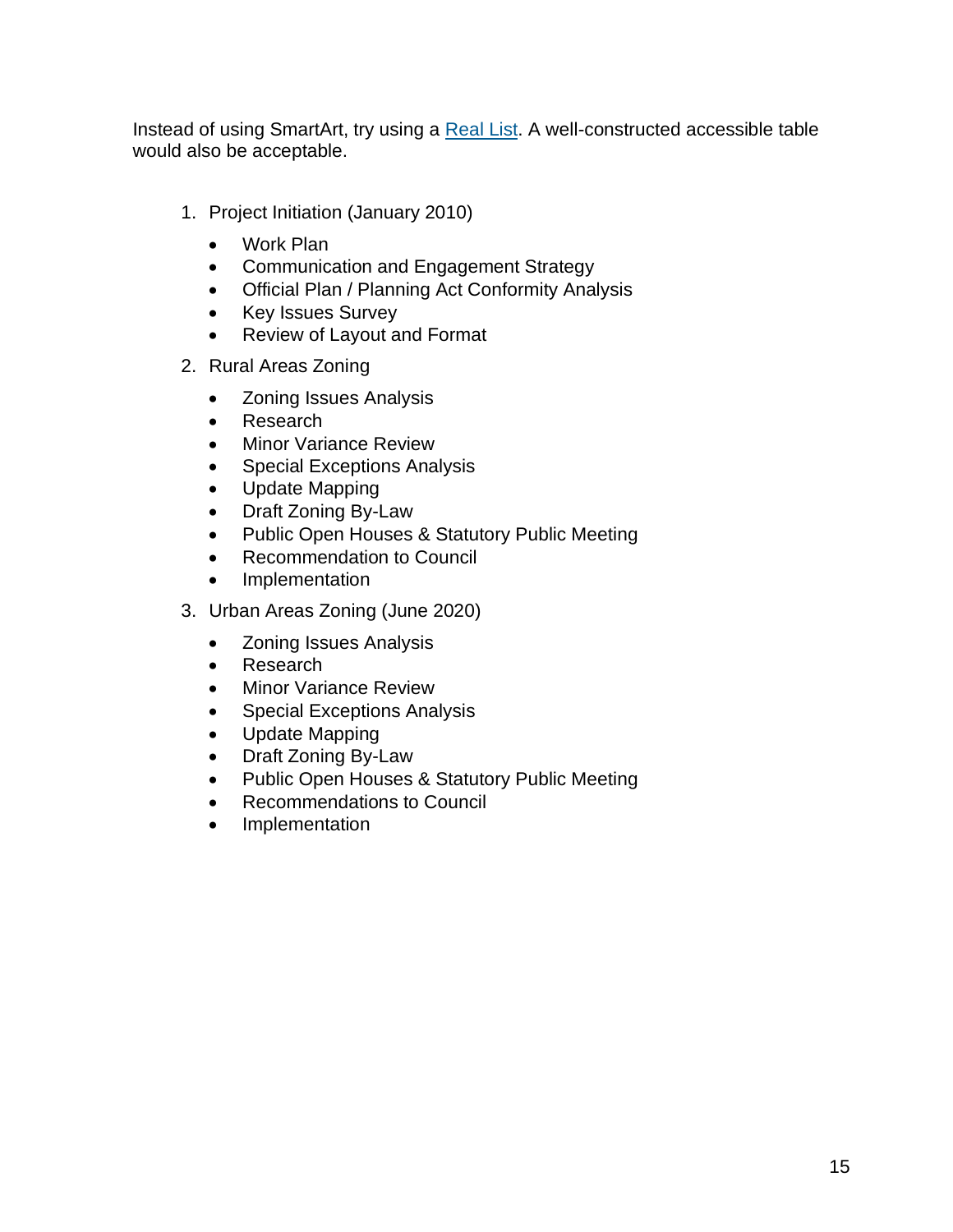# <span id="page-15-0"></span>Avoid conveying information by colour only

Ensure that information is not conveyed by contrast, colour, format or layout or by combinations thereof.

In the chart below, it is difficult to determine the value of each segment within the columns. In addition, individuals with colour deficiency (colour blindness) may not be able to distinguish the colours within the legend or columns.



Instead, provide values for each segment and include detailed alternative text so that sighted and non-sighted readers have access to the same information. Be mindful of the font size and colour contrast when inserting chart images.

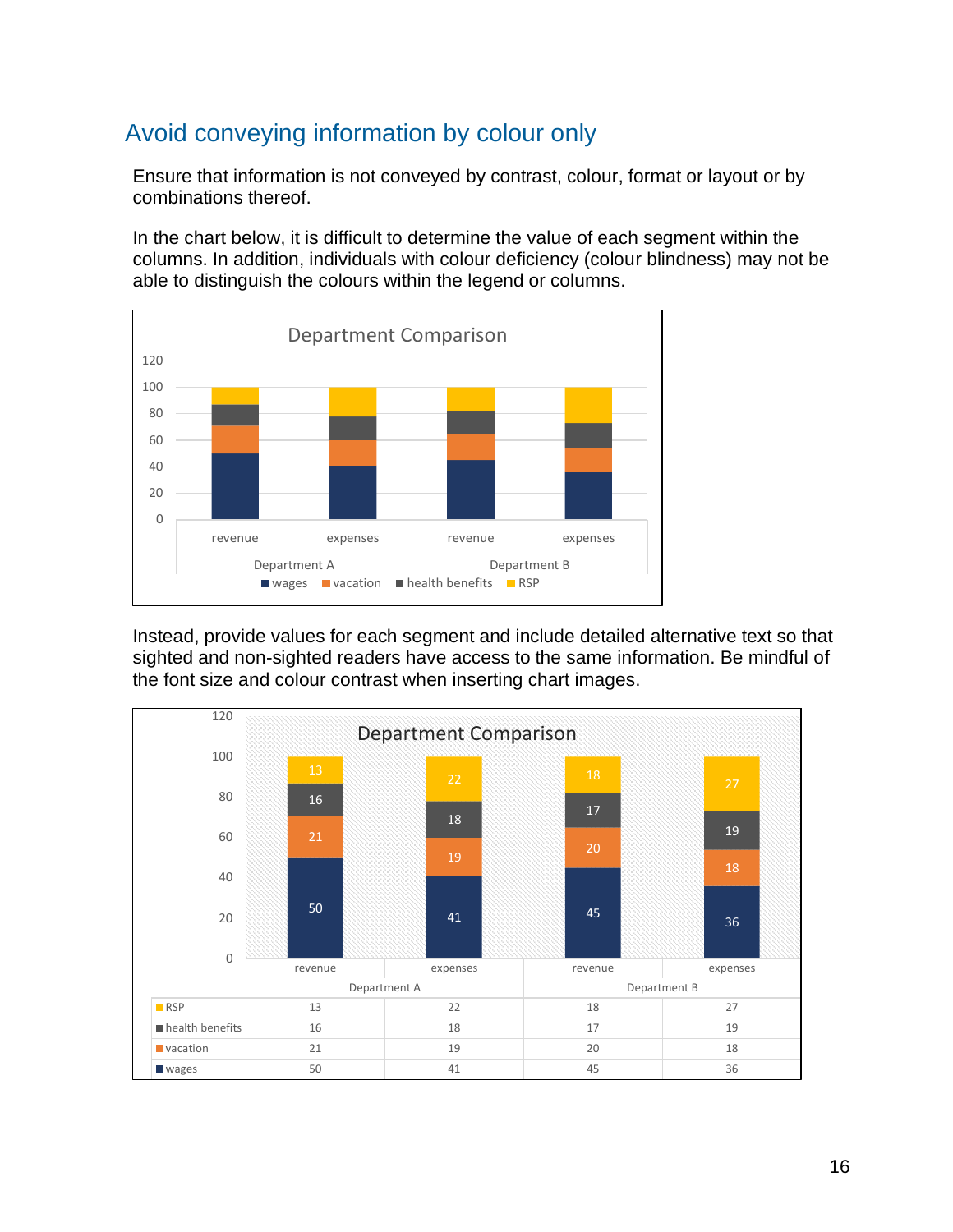# <span id="page-16-0"></span>Tracking Changes

If you need to make changes to the document, it is important to use the Track Changes feature. Using font features such as strikethrough or colours to show changes are not accessible to people using screen readers. Track changes also makes it easier to accept or reject changes.



## <span id="page-16-1"></span>Alternative Format Statement

The following statement should appear at the **top** of all internal documents and public facing documents to inform individuals that they may request the information in an alternate format. Place it within the body of the document (not in the header) just above tor just below the title, prior to any content or information..

If this information is required in an alternate format, please contact the Accessibility Coordinator at 905-623-3379 ext. 2131.

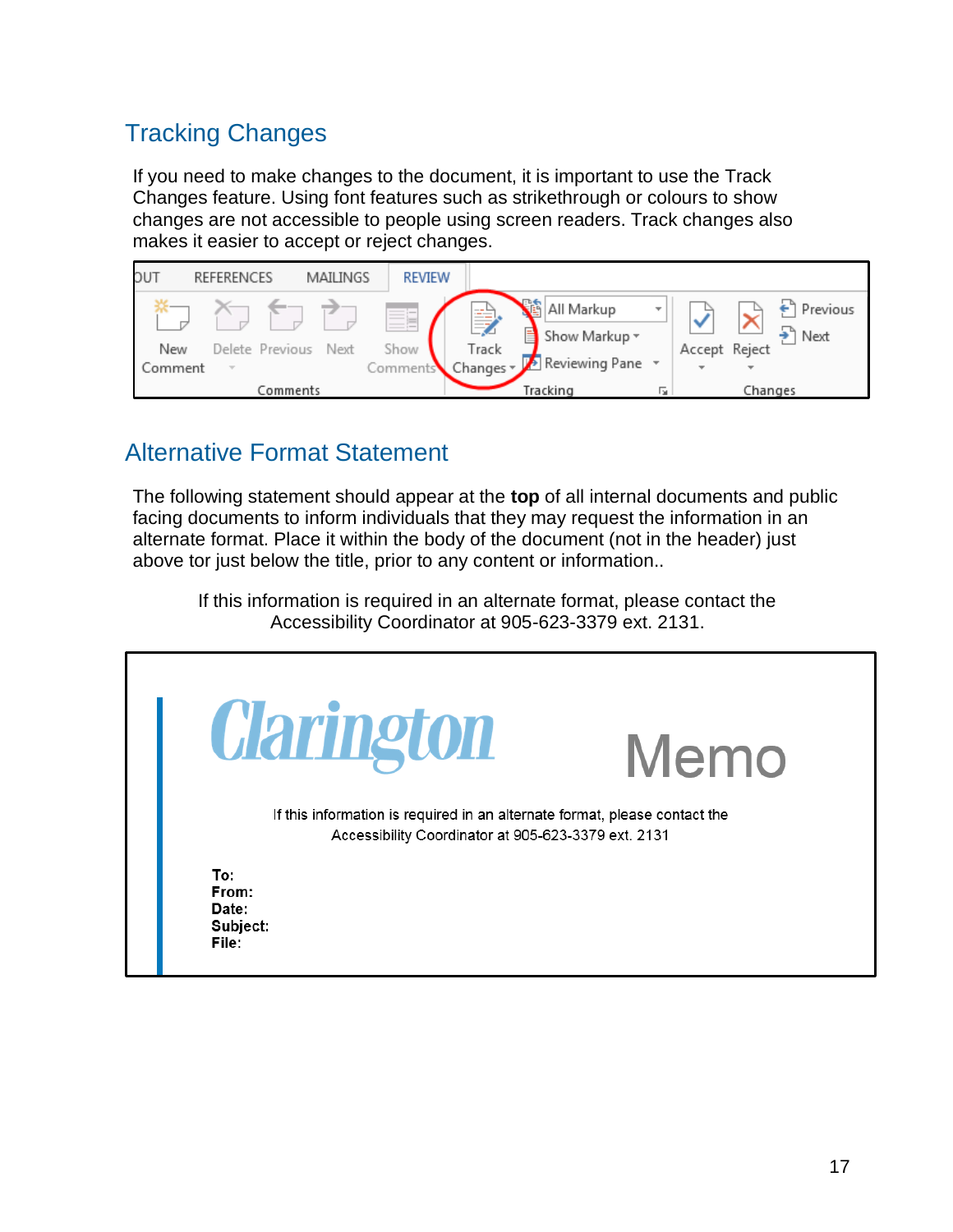# <span id="page-17-0"></span>Table of Contents

Longer documents should always have a table of contents. Having a table of contents makes it easy to navigate the document and skip to a particular section.

When you use built in styles, you can automatically generate a table of contents. The table of contents will be generated using the various **Headings** you've used. If you don't use proper Headings through the styles menu, you will not be able to generate an automatic table of contents. This is a sign your document is not accessible.

To create a table of contents automatically:

Select the references tab, then table of contents. From the drop down menu you can select an automatic table of contents to use.

| r9<br>A<br>w∃<br>₩<br>$\equiv$                                                                                                                                                                                                                                                     |                                                                                                    |
|------------------------------------------------------------------------------------------------------------------------------------------------------------------------------------------------------------------------------------------------------------------------------------|----------------------------------------------------------------------------------------------------|
| <b>REFERENCES</b><br><b>HOME</b><br>PAGE LAYOUT<br><b>FILE</b><br>INSERT<br>DESIGN                                                                                                                                                                                                 | <b>AILINGS</b><br><b>REVIEW</b><br>VIEW                                                            |
| <b>A</b> Manage Sources<br><b>Tri</b> Insert Endnote<br>dd Text +<br>h<br>$\overline{2}$<br>$AB^1$<br>⇔ే<br>国 Style: APA<br>AB Next Footnote *<br>T Update Table<br>Insert<br>Table of<br>Insert<br>Show Notes<br><b>Er</b> Bibliography ~<br>Citation ~<br>Footnote<br>Contents * | Insert Table<br>$\Delta \hat{\vec{a}}$<br>Update Table<br>Insert<br>Caption <b>D</b> Cross-referer |
| ions & Bibliography<br><b>Built-In</b>                                                                                                                                                                                                                                             | Captions                                                                                           |
| <b>Automatic Table 1</b><br>Contents<br><b>Automatic Table 1</b><br>Heading 1.<br>Automatic table contents (labeled<br>Heading:<br>"Contents") that includes all text<br>Headin<br>formatted with the Heading 1-3<br>styles<br>3<br><b>Automatic</b><br><b>Table of Contents</b>   |                                                                                                    |
|                                                                                                                                                                                                                                                                                    |                                                                                                    |
|                                                                                                                                                                                                                                                                                    |                                                                                                    |
|                                                                                                                                                                                                                                                                                    |                                                                                                    |
| <b>Manual Table</b>                                                                                                                                                                                                                                                                |                                                                                                    |
| <b>Table of Contents</b>                                                                                                                                                                                                                                                           |                                                                                                    |
|                                                                                                                                                                                                                                                                                    |                                                                                                    |
|                                                                                                                                                                                                                                                                                    |                                                                                                    |
|                                                                                                                                                                                                                                                                                    |                                                                                                    |
| G<br>More Tables of Contents from Office.com                                                                                                                                                                                                                                       |                                                                                                    |
| B<br>Custom Table of Contents                                                                                                                                                                                                                                                      |                                                                                                    |
| 跌<br><b>Remove Table of Contents</b>                                                                                                                                                                                                                                               |                                                                                                    |
| ħ<br>Save Selection to Table of Contents Gallery                                                                                                                                                                                                                                   |                                                                                                    |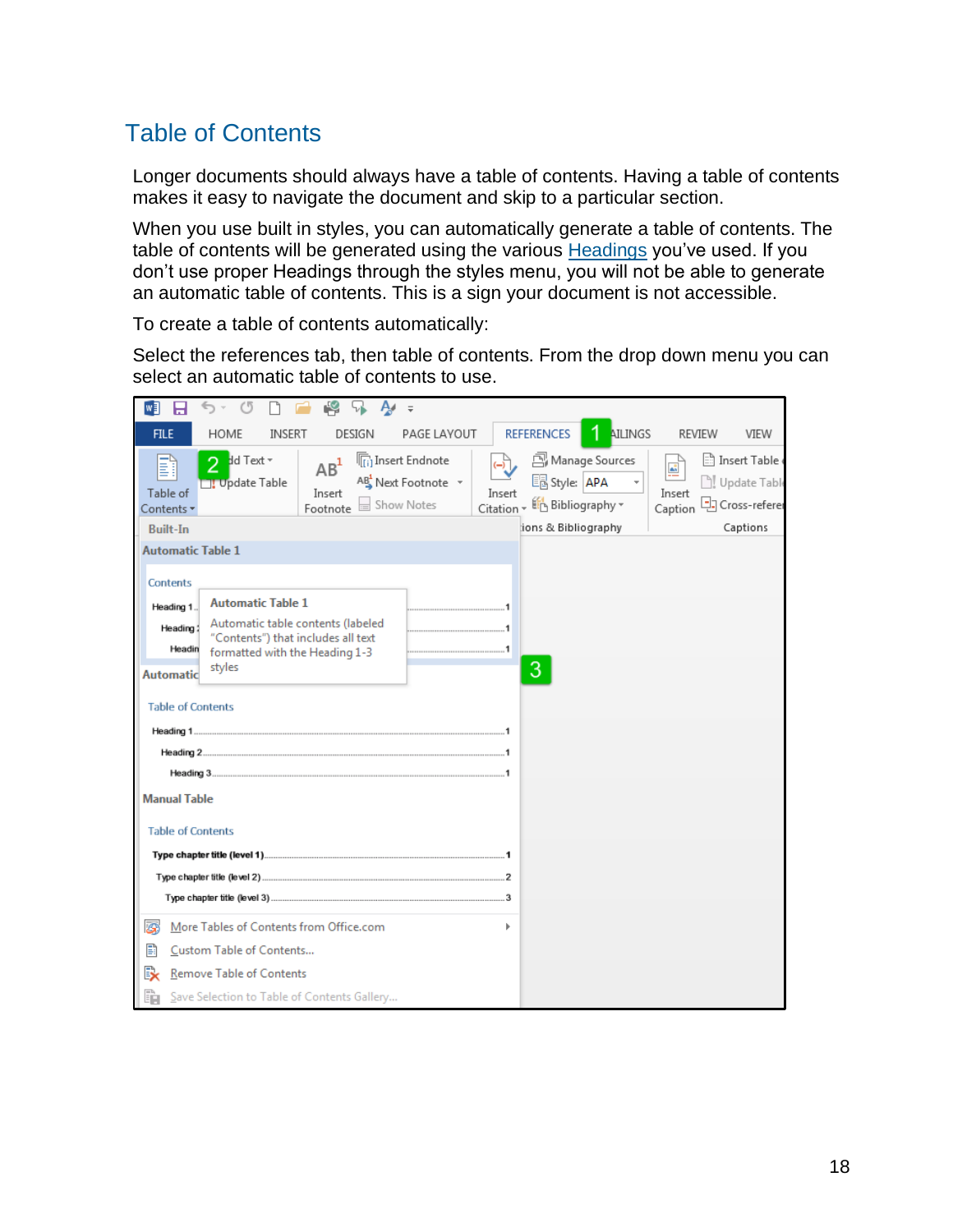# <span id="page-18-0"></span>**Accessibility Checker in Microsoft Word 2013**

The Accessibility Checker helps users create more accessible content. By identifying areas that might be challenging for users with disabilities, you can fix potential problems within your content.

This feature is available in Word 2013 and will only work on documents saved as a .docx file. Older documents saved as .doc files must be updated to Word 2013 to enable the accessibility checker.

## <span id="page-18-1"></span>Running the Word 2013 Accessibility Checker

Click on the File tab, then select "Check for Issues" and then select "Check Accessibility" from the drop down menu.

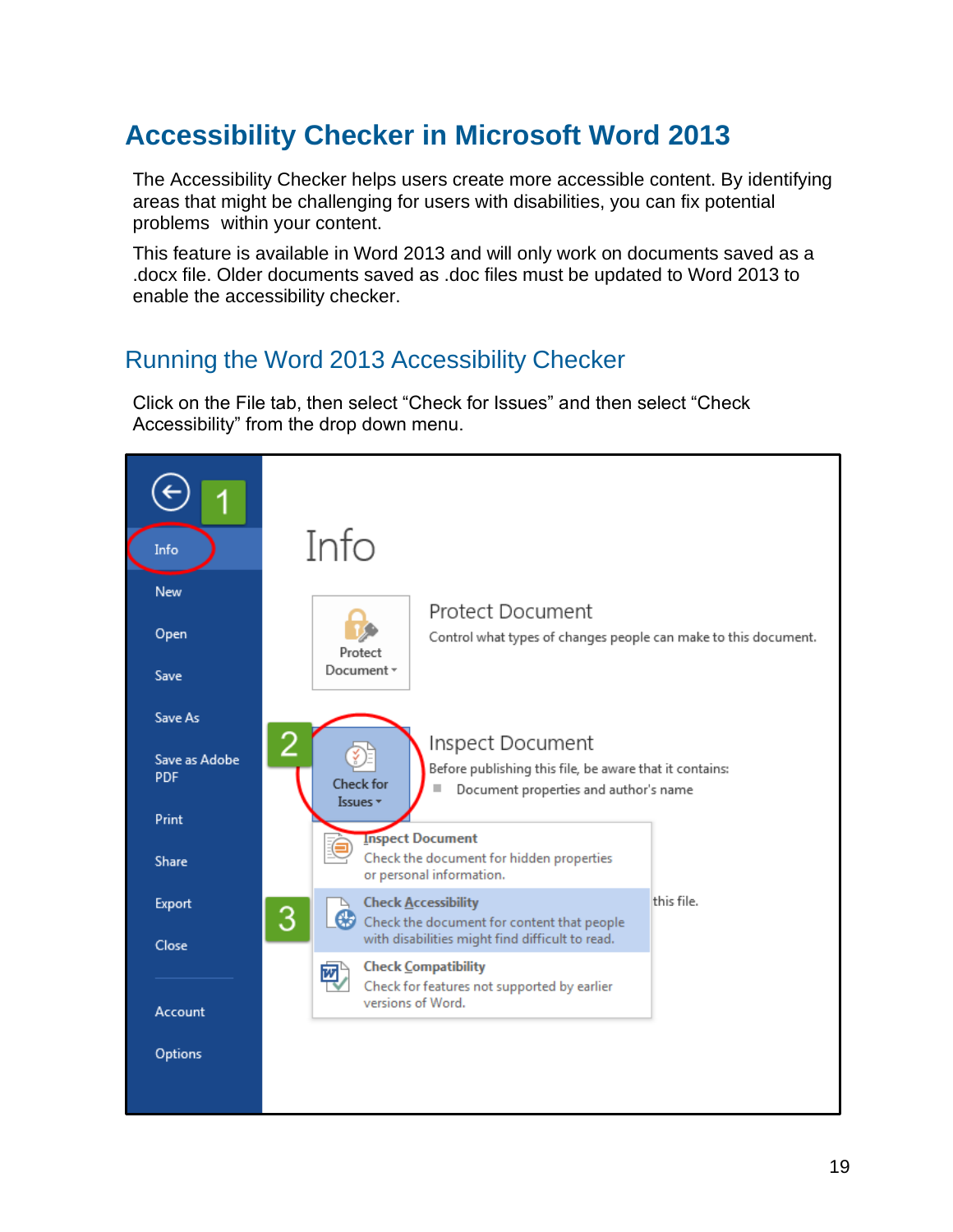The Accessibility Checker checks your document against a set of possible issues. Each Issue that the Accessibility checker finds is classified as an Error, Warning or Tip.

- 1. An **Error** is for content that makes a file very difficult or impossible for people with disabilities to understand.
- 2. A **Warning** is for content that in most but not all cases makes a file difficult for people with disabilities to understand.
- 3. A **Tip** is for content that people with disabilities can understand, but that might be better organized or presented in a way that would improve their experience.

# <span id="page-19-0"></span>Fixing accessibility issues

Whenever the Accessibility Checker finds an issue, the task pane shows information about why the content might be inaccessible. When you select an issue, it shows you how to repair or revise it.



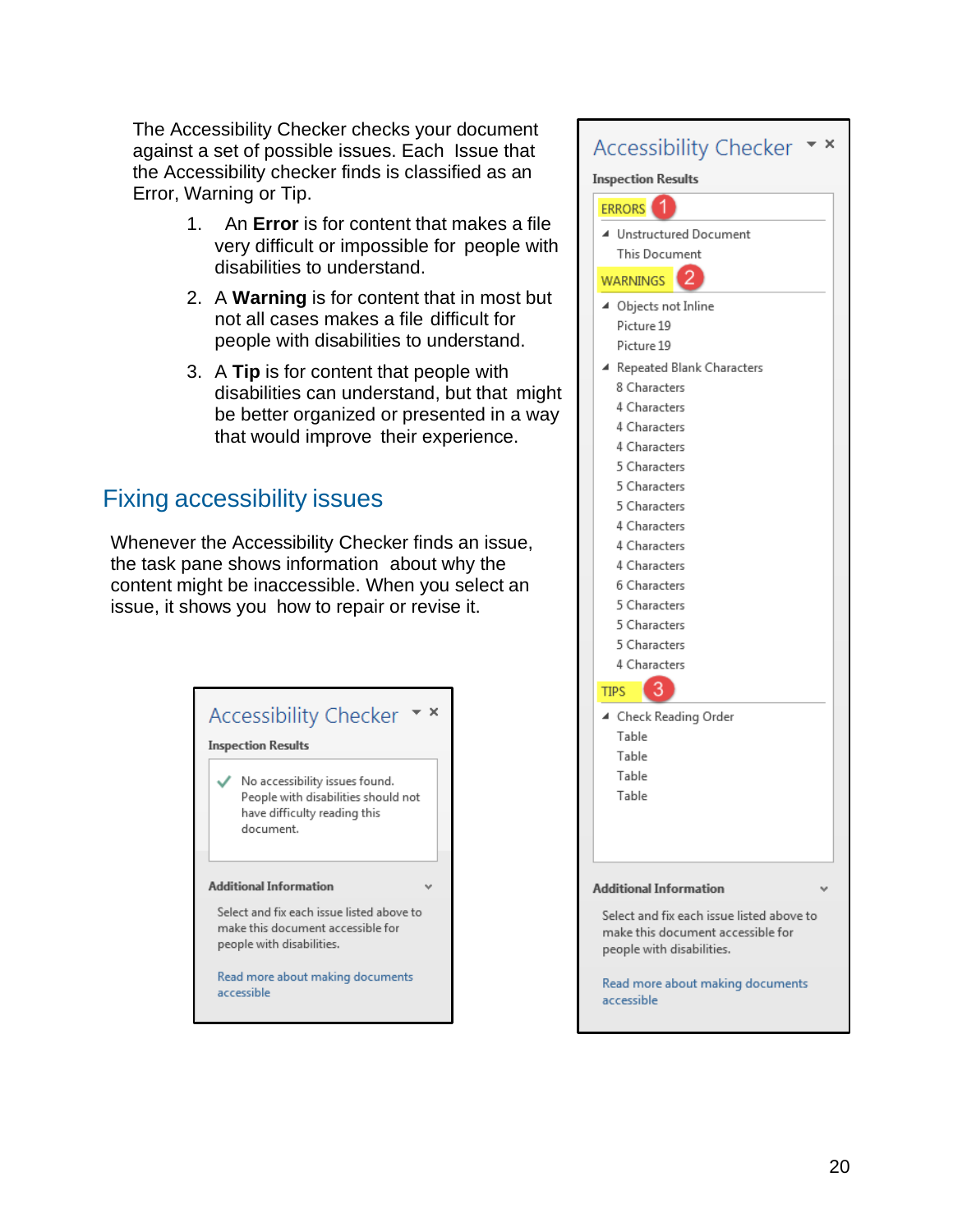# <span id="page-20-0"></span>**Accessible Document Checklist**

# <span id="page-20-1"></span>General Formatting features

| <b>General formatting features</b>                                                                                      | <b>Pass</b> | <b>Fail</b> | <b>Not</b><br><b>Applicable</b> |
|-------------------------------------------------------------------------------------------------------------------------|-------------|-------------|---------------------------------|
| Statement "If this information is required in an<br>alternate format, please contact" is at the top of the<br>document. |             |             |                                 |
| Minimum font size is 12pt or higher.                                                                                    |             |             |                                 |
| Sans serif fonts (not fancy) are used (e.g. Arial or<br>Verdana)                                                        |             |             |                                 |
| Text is aligned to the left.                                                                                            |             |             |                                 |
| Large amounts of text set in all capitals, italics or<br>underline is avoided.                                          |             |             |                                 |
| Sufficient white space is provided between text and<br>graphics using paragraph formatting                              |             |             |                                 |
| Foreground and background colours have significant<br>contrast. Patterned backgrounds are avoided.                      |             |             |                                 |
| Hyperlink text is meaningfully described and provides<br>context as to the purpose of the hyperlink                     |             |             |                                 |
| Styles are used to format the document and provide<br>structure (e.g. heading 1, Heading 2, Heading<br>3, Normal, etc.) |             |             |                                 |
| Headings progress in a hierarchical order (e.g.<br>Heading 2 comes after Heading 1)                                     |             |             |                                 |
| Style elements have a different look from the others.<br>(e.g. Heading 1 looks bigger than Heading 2 etc.)              |             |             |                                 |
| Information is not conveyed by contrast, colour,<br>format or layout or by combinations thereof                         |             |             |                                 |
| For print documents a matte/non-glossy finish is used                                                                   |             |             |                                 |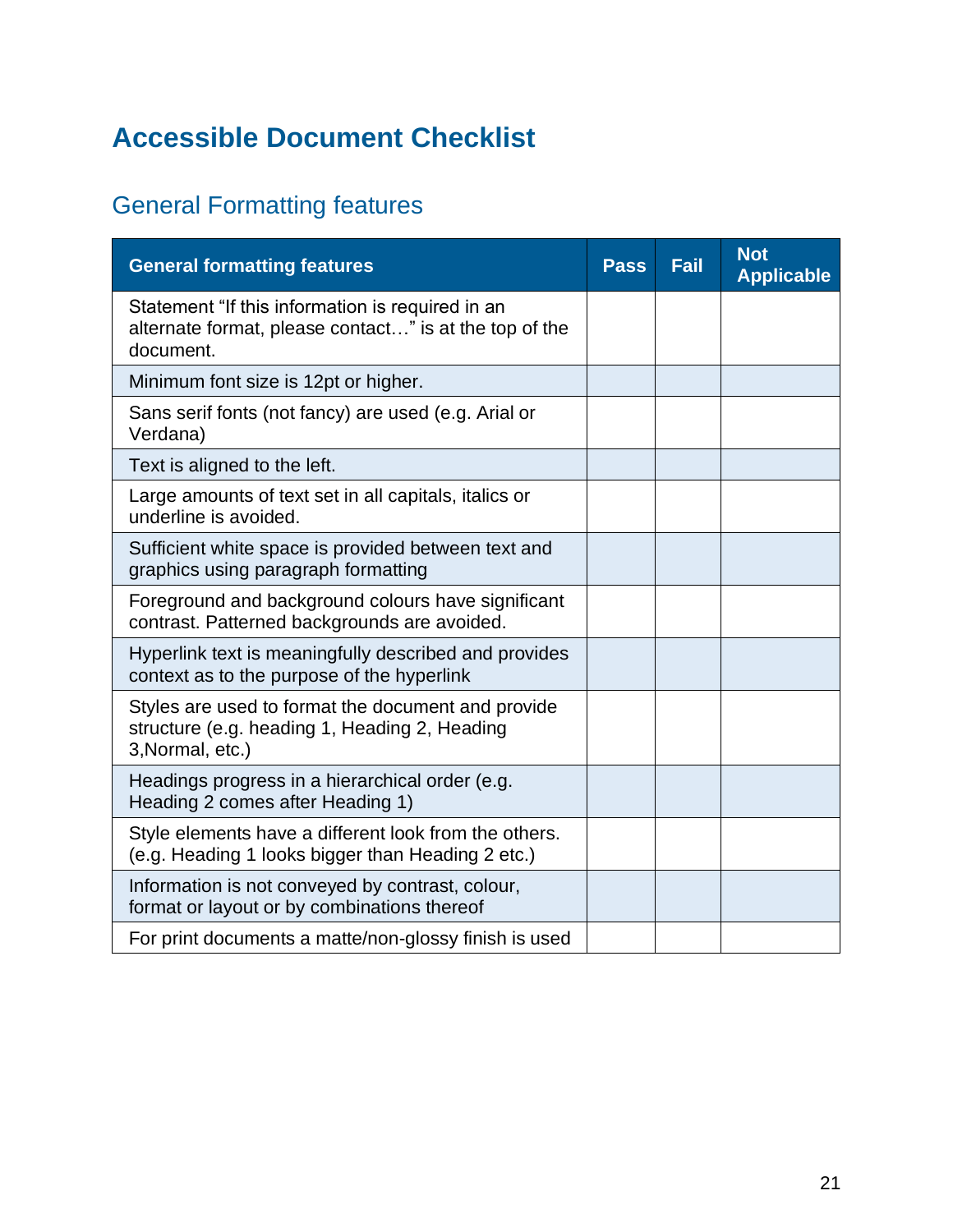# <span id="page-21-0"></span>Layout and Structure

| <b>Layout and Structure</b>                                                                                       | <b>Pass</b> | <b>Fail</b> | <b>Not</b><br><b>Applicable</b> |
|-------------------------------------------------------------------------------------------------------------------|-------------|-------------|---------------------------------|
| Built-in table feature is used rather than manual<br>spacing                                                      |             |             |                                 |
| Tables are used ONLY for tabular information, not for<br>layout and formatting of content.                        |             |             |                                 |
| Tables are structured with no merged cells, blank<br>cells or nested tables.                                      |             |             |                                 |
| Complex data tables are split into smaller/simpler<br>tables rather than having one large complex table.          |             |             |                                 |
| Tables have marked table headers which are clear<br>and concise.                                                  |             |             |                                 |
| The "repeat header rows" at top of page option is<br>turned on                                                    |             |             |                                 |
| Built in functions are used for lists (bullets),<br>numbering, tables and other layout and structure<br>features. |             |             |                                 |
| For longer documents a hyperlink enabled table of<br>contents is inserted near the beginning of the<br>document.  |             |             |                                 |
| The language of the document is specified in the<br>documents language preferences                                |             |             |                                 |
| Page numbers are added using the built-in page<br>number functionality. Page numbers are not added<br>manually.   |             |             |                                 |